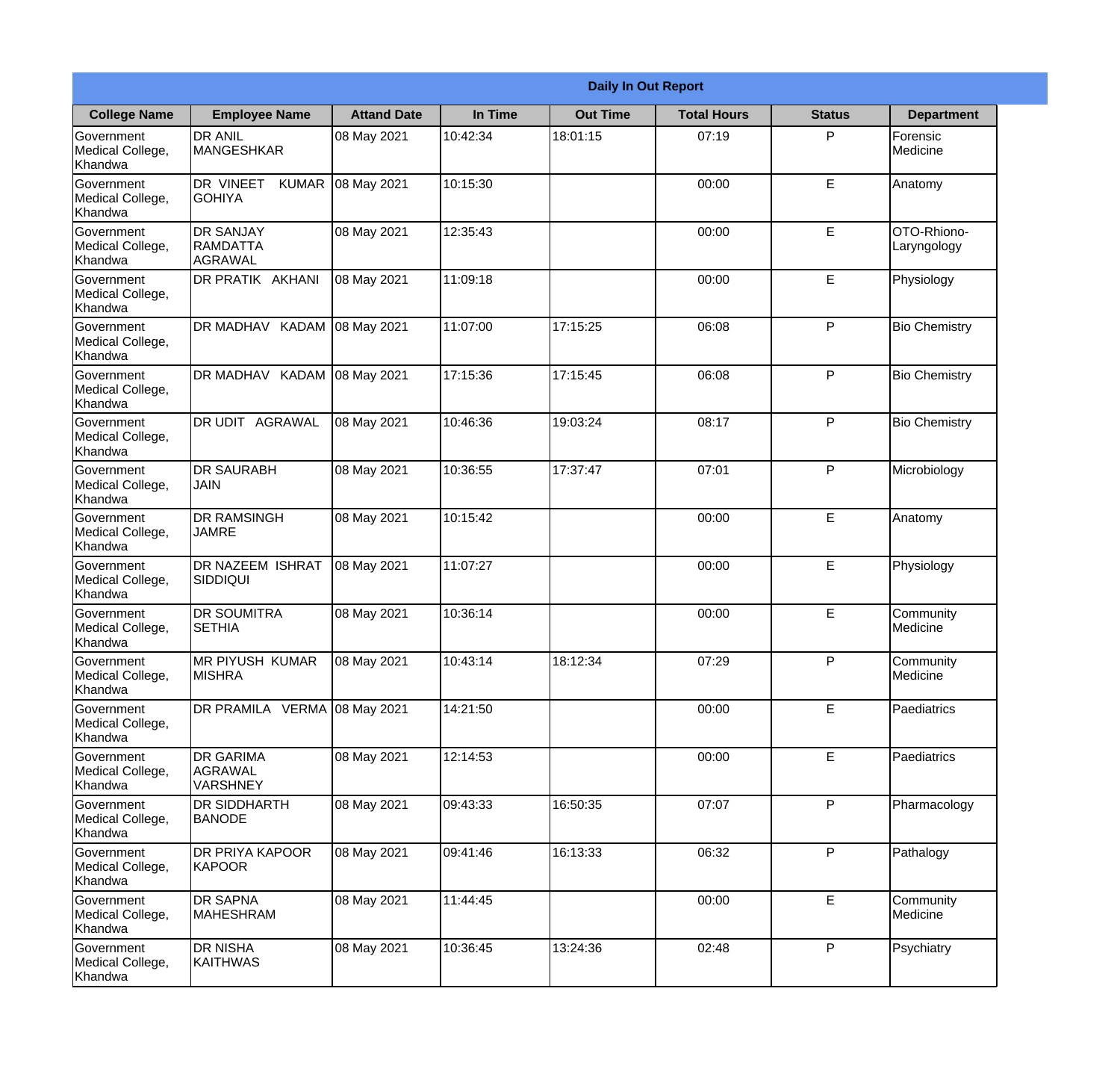| <b>Designation</b>                  | Category      |
|-------------------------------------|---------------|
| Assistant Professor   Para Clinical |               |
| Professor                           | Non Clinical  |
| Professor                           | Clinical      |
| Assistant Professor   Non Clinical  |               |
| Assistant Professor   Non Clinical  |               |
| Assistant Professor   Non Clinical  |               |
| Associate Professor Non Clinical    |               |
| Associate Professor   Para Clinical |               |
| Demonstrator/Tutor   Non Clinical   |               |
| Professor                           | Non Clinical  |
| <b>Assistant Professor</b>          | Para Clinical |
| Statistician                        | Para Clinical |
| Professor                           | Clinical      |
| Associate Professor Clinical        |               |
| Associate Professor Para Clinical   |               |
| Demonstrator/Tutor   Para Clinical  |               |
| Associate Professor Para Clinical   |               |
| <b>Assistant Professor</b>          | Clinical      |

## **Daily In Out Report**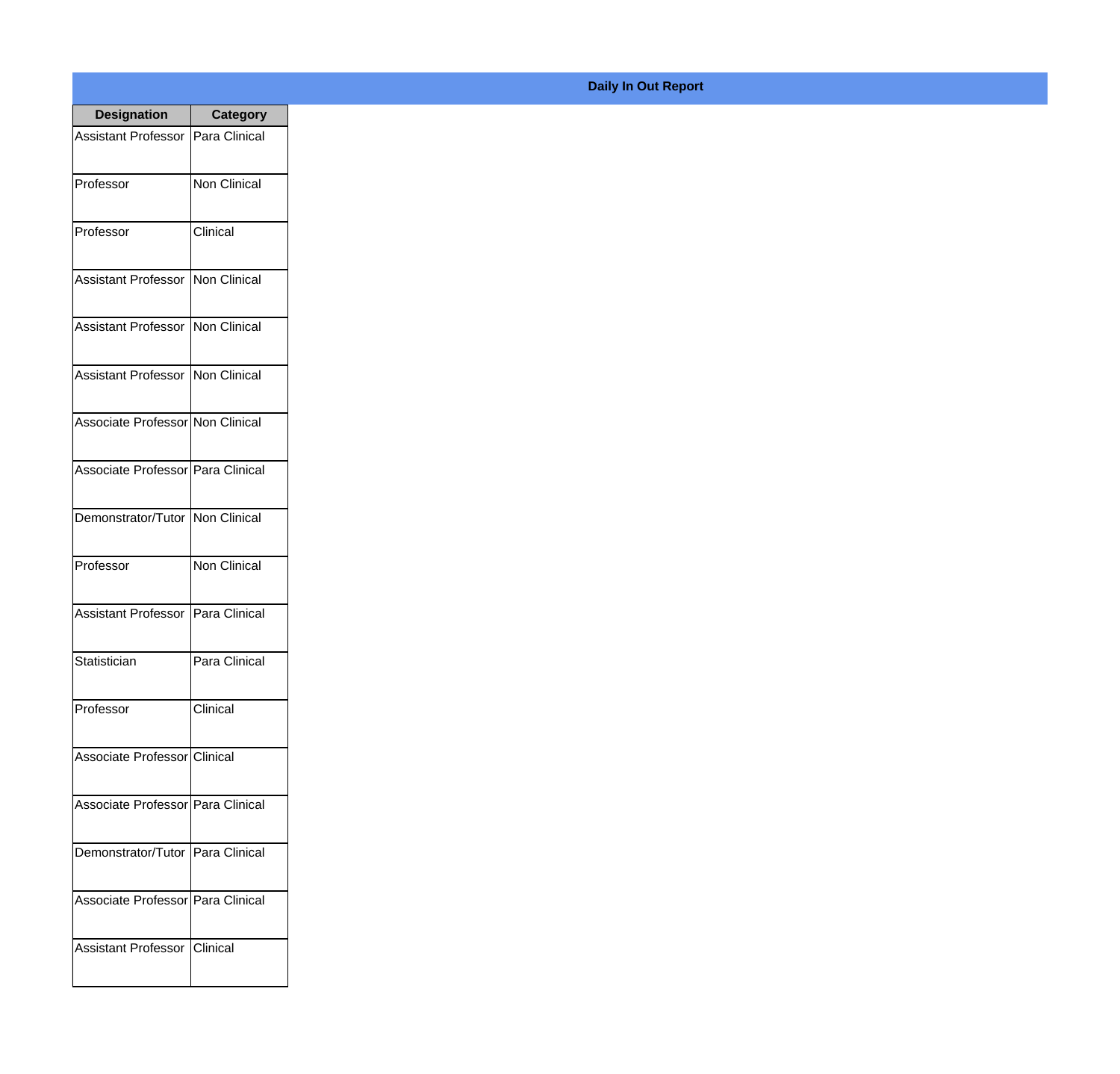|                                                  | <b>Daily In Out Report</b>                       |             |           |          |       |   |                             |
|--------------------------------------------------|--------------------------------------------------|-------------|-----------|----------|-------|---|-----------------------------|
| Government<br>Medical College,<br>Khandwa        | IDR NITESHKUMAR<br><b>KISHORILAL</b><br>IRATHORE | 08 May 2021 | 11:02:44  | 18:47:14 | 07:45 | P | Pharmacology                |
| Government<br>Medical College,<br>Khandwa        | <b>DR NISHA MANDLOI</b><br><b>IPANWAR</b>        | 08 May 2021 | 10:11:43  | 15:46:33 | 05:35 | P | Obstetrics &<br>Gynaecology |
| <b>Sovernment</b><br>Medical College,<br>Khandwa | <b>IDR NANDINI</b><br><b>DIXIT</b>               | 08 May 2021 | 12:10:12  |          | 00:00 | E | <b>Paediatrics</b>          |
| lGovernment<br>Medical College,<br>Khandwa       | <b>IDR MUKTESHWARI</b><br>IGUPTA                 | 08 May 2021 | 11:33:43  | 17:46:48 | 06:13 | P | Pharmacology                |
| Government<br>Medical College,<br>Khandwa        | DR YASHPAL RAY                                   | 08 May 2021 | 111:00:16 |          | 00:00 | Е | Anatomy                     |